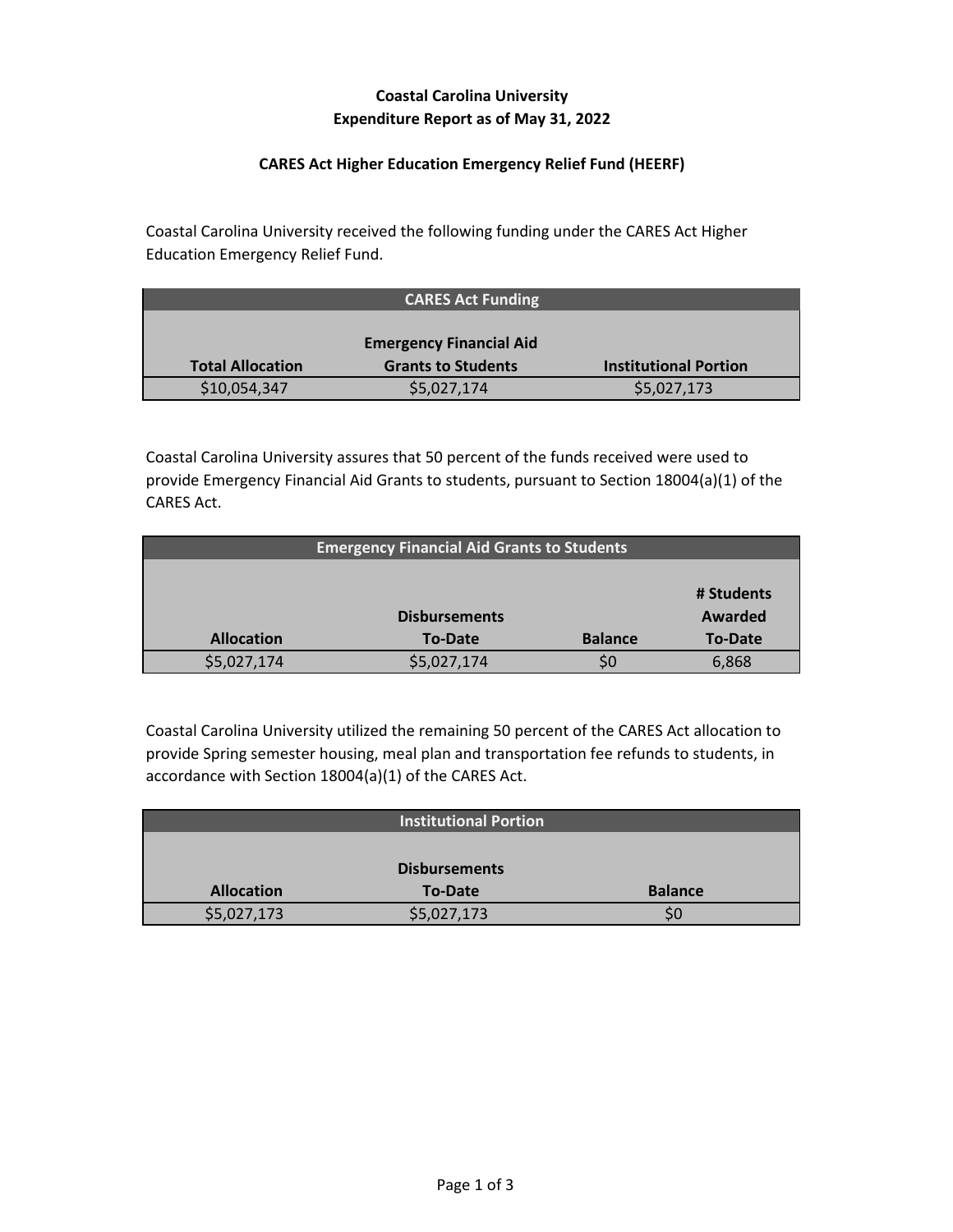## **Coastal Carolina University Expenditure Report as of May 31, 2022**

#### **CRRSAA Higher Education Emergency Relief Fund (HEERF II)**

Coastal Carolina University received the following funding under the CRRSAA Higher Education Emergency Relief Fund II.

| <b>CRRSAA Funding</b>                      |                           |                  |
|--------------------------------------------|---------------------------|------------------|
| <b>Supplemental Grants</b><br>Supplemental |                           |                  |
| <b>Total Allocation</b>                    | <b>Grants to Students</b> | for Institutions |
| \$15,415,915                               | \$5,027,174               | \$10,388,741     |

Coastal Carolina University assures that it provided the same amount of funding in financial aid grants to students as was required to be provided under sections 18004(a)(1) of the CARES Act.

| <b>Supplemental Grants to Students</b> |             |                |                |
|----------------------------------------|-------------|----------------|----------------|
|                                        |             |                |                |
|                                        |             |                | # Students     |
| <b>Disbursements</b>                   |             |                | Awarded        |
| <b>Allocation</b>                      | To-Date     | <b>Balance</b> | <b>To-Date</b> |
| \$5,027,174                            | \$5,027,174 |                | 7,082          |

Coastal Carolina University utilized these supplemental grant funds for institutional costs to defray expenses associated with coronavirus, to carry out student support activities that address needs related to coronavirus, and to make additional financial grants to students.

| <b>Supplemental Grants for Institutions</b>           |              |  |  |  |
|-------------------------------------------------------|--------------|--|--|--|
|                                                       |              |  |  |  |
| <b>Disbursements</b>                                  |              |  |  |  |
| <b>Allocation</b><br><b>Balance</b><br><b>To-Date</b> |              |  |  |  |
| \$10,388,741                                          | \$10,388,741 |  |  |  |